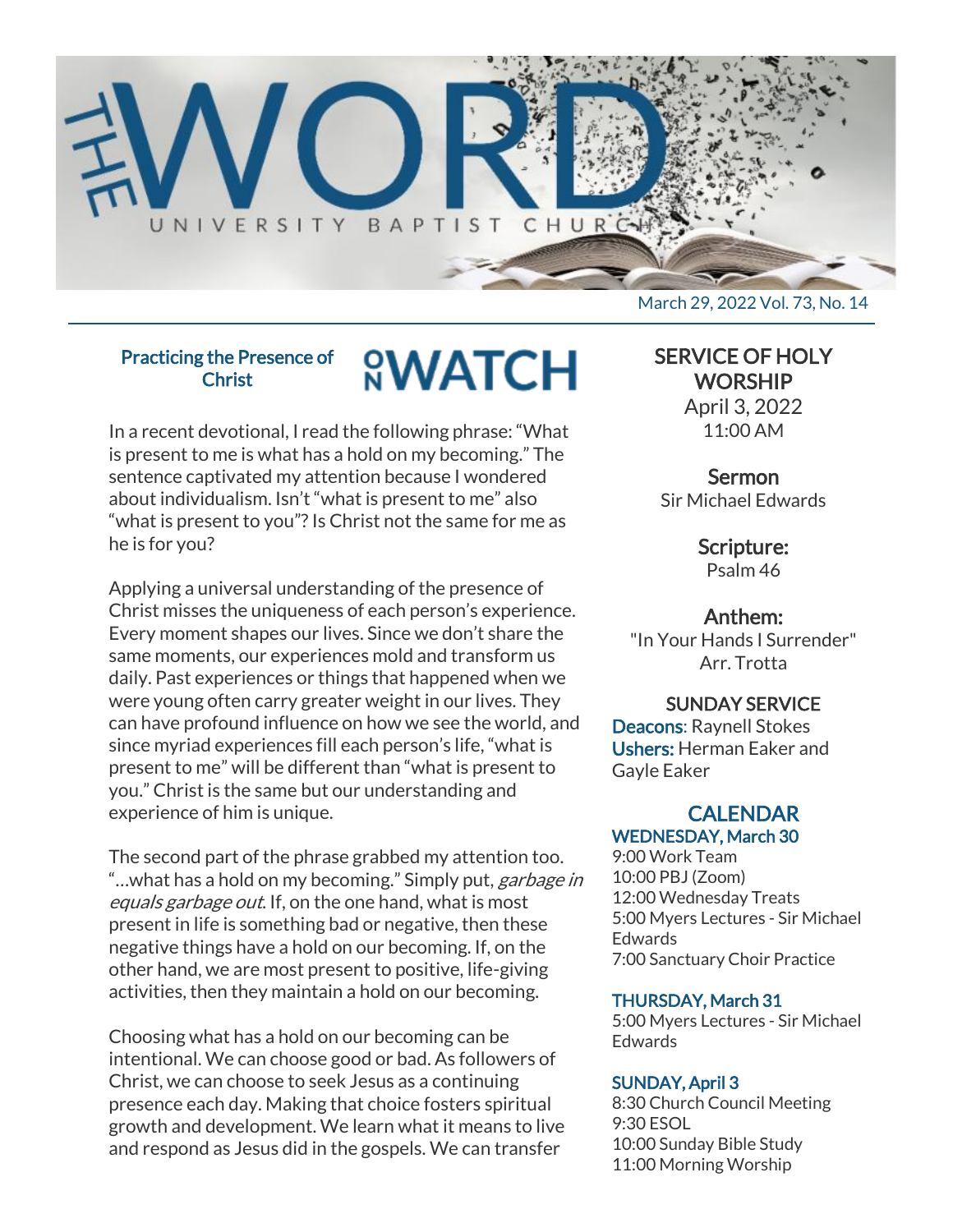those responses to daily life today and be mindful of how our actions impact other people.

Practicing the presence of Christ is part of our calling. No matter what else is happening in life, we can seek Jesus first to guide what we are becoming.

# Peace, Matt



Myers Lecture Series Begins Tonight Last night, we hosted a poetry reading with our featured scholar, Sir Michael Edwards. Sir Michael read from his recent volume of poetry, At the Brasserie Lipp. Join us this evening at 5:00 PM for the first of three lectures titled, "On the Perpetual Strangeness of the Bible." Reception to follow each evening. Pictured above: Sir Michael with Dr. Kevin Hart, Professor of Christian Studies at UVA.



12:15 Youth Group 3:30 The Inaugural Scoper Lecture Series - Dr. Kate Bowler 5:00 Jubilate Rehearsal

# MONDAY, April 4

# 8:30 Morning Prayer [\(UBC](https://www.facebook.com/UniversityBaptistChurchCharlottesville) [Facebook Page\)](https://www.facebook.com/UniversityBaptistChurchCharlottesville)

10:30 Bible Reading Group [\(Zoom\)](https://us02web.zoom.us/j/85381408096?pwd=MzdkVG9JZ2x0M2JFK01KNlNjSWtqUT09) 12:00 Medical Hour Community Forum - Dr. Kate Bowler 1:00 Schleiermacher Reading

# TUESDAY, April 5

9:30 Staff Meeting 7:00 Voces Laetae Rehearsal 7:00 Kittie Colvin Trail (Zoom)

#### For our most up-to-date calendar, [click here.](https://universitybaptist.org/calendar/) Prayer Concerns

Sympathy to Colleen Baber after the death of her nephew, Sam.

Sympathy to Al Holliday after the death of his sister, Patsie Holliday Cutright.

Sympathy to Scott Morris after the death of his father, Harvey Morris.

Sympathy to the family of Connie Gamble, a former UBC member, who passed away March 20.



# HAPPY BIRTHDAY!!

Join us in wishing some of our church family a Happy Birthday this week! April 7: Laura Morris April 9: Nell Tiller and Connor Marshall April 10: Barbara Fuller April 11: Rossie Carnes and Stewart Kauffman April 12: Nelda Vaughan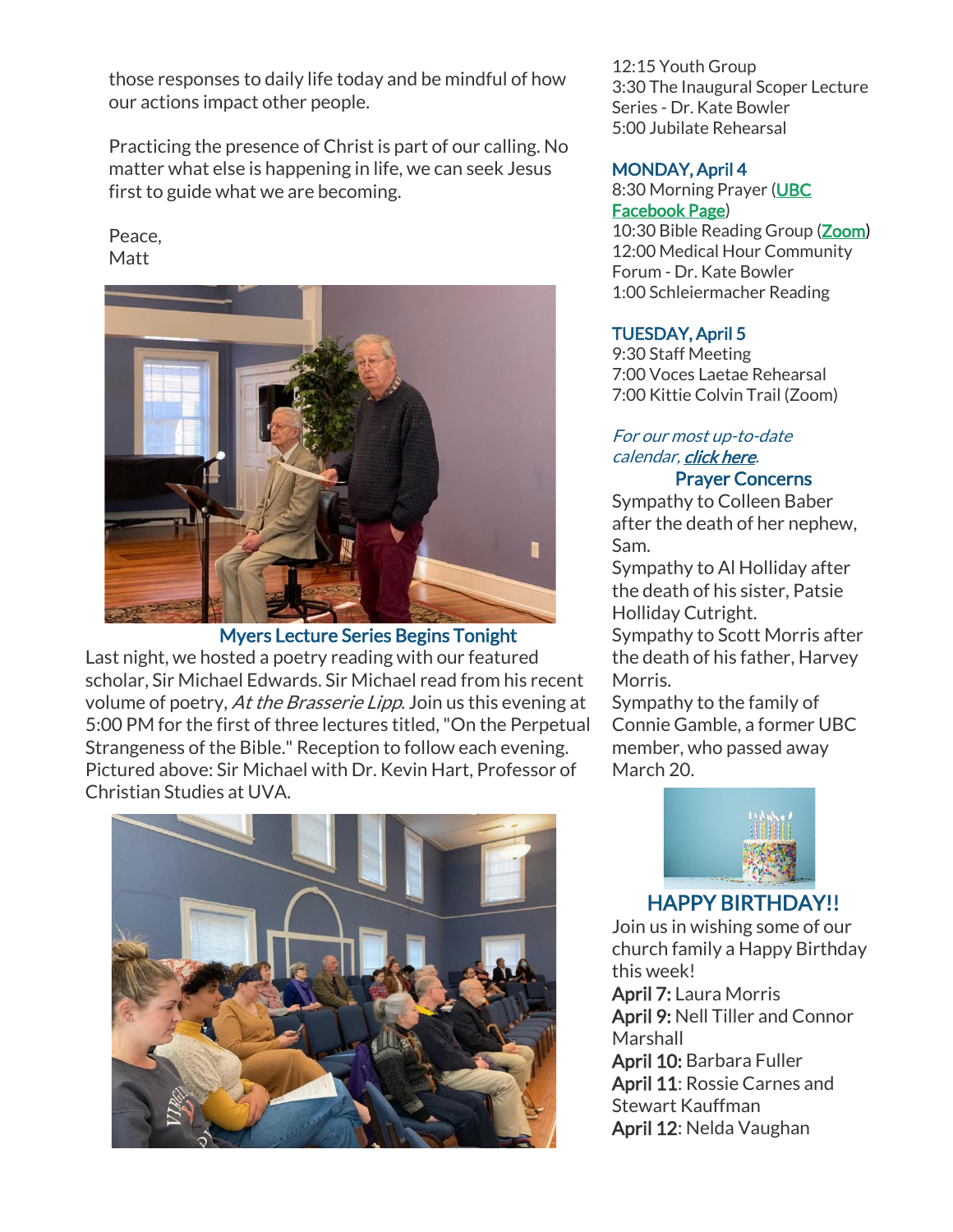# Kids and Families!!

Family Fun Day is this Sunday, April 3, 10am! We will meet in the parking lot, and enjoy an Easter story and egg hunt :) Dress for the weather, and bring a basket/container for your hunting fun!

# Memorial Lilies for Easter

Easter will be April 17, and we would like to decorate our sanctuary with an abundance of lilies. If you would like to dedicate a lily in honor or memory of a loved one, please contact Dani Sharkey in the church office

[<dsharkey@universitybaptist.org>](mailto:dsharkey@universitybaptist.org) to let her know the wording that you would like to appear in the Easter bulletin. The cost of each lily will be \$12. You can mail a check, drop it in the offering plate, or pay online earmarked "Easter Lilies." The last day to order is Monday, April 11. You may pick up your lilies after the 11:00 Easter service.



Sarah Buchanan, Chair of the Floral Team

Thank You!

Many thanks to all of the people who came out last weekend to help with our UBC Mini-Workday. We had about 15 people on Friday and Saturday, including 2 of our UVA students who sing with Jubilate. The primary project was putting mulch in the playground, along with

pulling weeds and spreading mulch in other beds around the church. We also had several volunteers working inside to prepare a room for painting. It was a wonderful experience to see our church community coming together to make this day happen. We hope to have a larger workday at some point in the future, with a greater variety of projects so that everyone can contribute. Thank you all for your help!



# Congratulations to Will Cooke and CHS Choirs!

This week, Charlottesville High School was honored with the Blue Ribbon Award from the Virginia Music Educators Association, the highest musical excellence recognition possible for public schools in the state. Our own, Will Cooke, was quoted by **[NBC29](https://www.nbc29.com/2022/03/26/chs-choir-earns-blue-ribbon-award-musical-excellence/)** explaining, "VMEA gives the Blue Ribbon Award to schools where their top performing ensembles in band, orchestra and choir achieve superior ratings in both prepared pieces and sight reading." We are so proud of the accomplishments that Will and his students have achieved!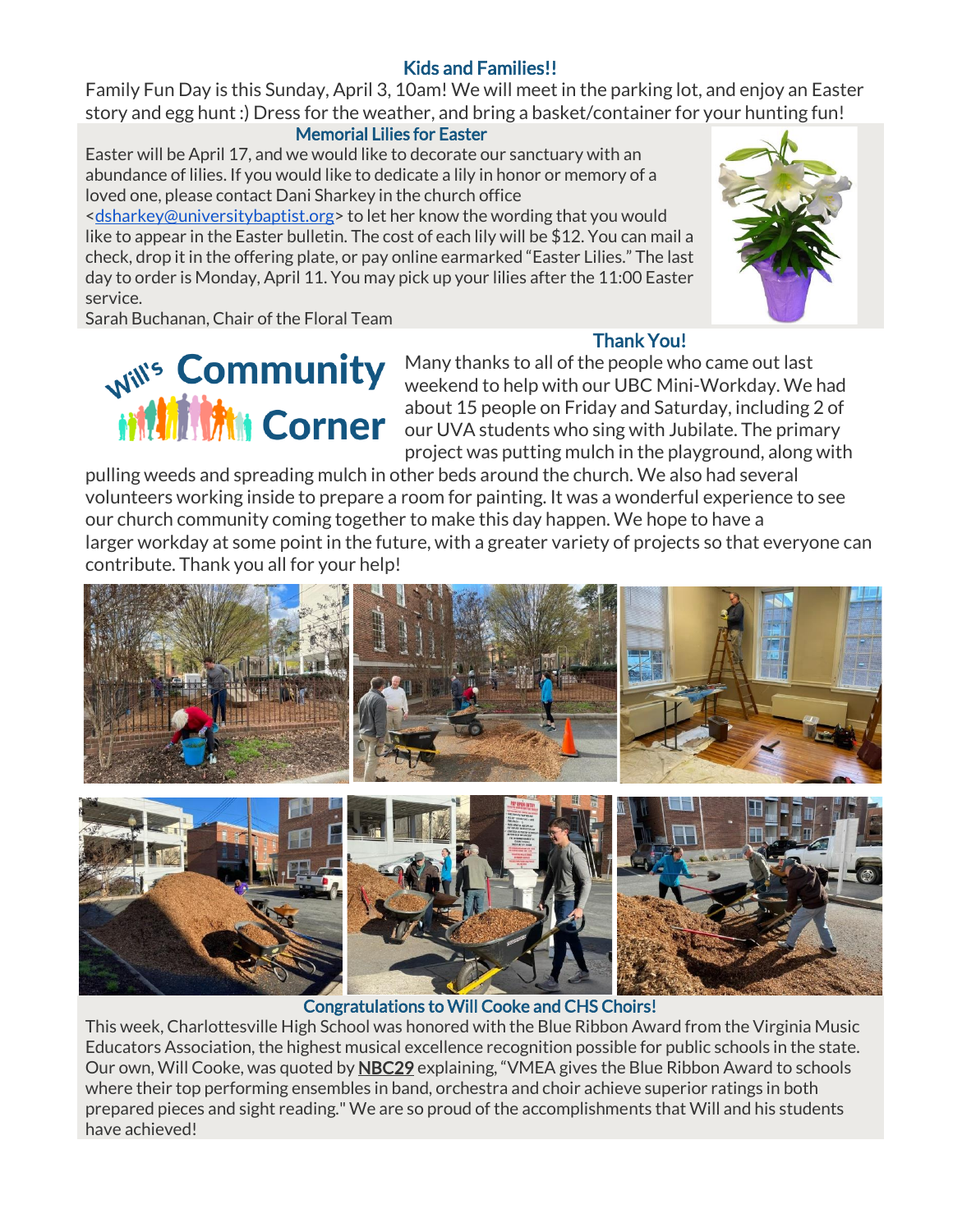

# National Missions Offering

Each Spring UBC has participated in the Cooperative Baptist Fellowship's National Missions Offering. This emphasis helps support our missionaries right here in the US. UBC's offering supports the ministry of Scarlette Jasper, a CBF missionary working in southeastern Kentucky, where UBC has been partnered with missionaries for many years. Scarlette was commissioned by the Cooperative Baptist Fellowship as a field missionary in 2014, and now serves one of the poorest parts of the United States. There, she is the director of Olive Branch Ministries, Inc [\(olivebranchministriesky.org\)](http://olivebranchministriesky.org/) to address the needs of the local community. Some of the many needs that Scarlette helps address are: working with the homeless, coordinating childrens' literacy projects, rent and utility aid, assisting with transportation costs for distant medical appointments, providing heaters or propane in the winter, supporting local schools with supplies, and helping veterans get needed services. She maintains a small mission house that serves as an emergency shelter and place for pastoral counseling. You can see her most recent projects on her Facebook page, here: [https://www.facebook.com/Olive-Branch-](https://www.facebook.com/Olive-Branch-Ministries-766161053487938)

[Ministries-766161053487938.](https://www.facebook.com/Olive-Branch-Ministries-766161053487938) Even through the challenges of the pandemic, Scarlette has remained active in her community to help with their needs.

Like the majority of our field missionaries, Scarlette must raise her own program and project support. Our goal this year is to raise \$3,000 to support Scarlette and her work in Kentucky. This year, please consider offering your thoughts, prayers, and financial support to our National Missions Emphasis. When donating online, specify "National Missions" to ensure that your offering is sent to Scarlette.

# Lenten Bible Study

This Sunday, we will continue an in-person study for the season of Lent. Instead of a deep-dive Bible study, our focus will be more devotional. We will meet at 10:00 AM in the Fellowship Hall and conclude by 10:30. Clara Brown will lead the conversation this week. [Click](https://universitybaptist.org/wp-content/uploads/2022/03/Session4.pdf) [HERE](https://universitybaptist.org/wp-content/uploads/2022/03/Session5.pdf) to download the study guide for April 3rd.

To enhance conversations among the participants, we will not offer an online option. For those who are unable to attend but still want to join a group, the Open Minds class does offer a hybrid option. Contact Debra Bryant or Ed Lowry for details. If you have any questions, please contact Dr. Tennant.

# Scoper Lecture Series

The Inaugural Scoper Lecture Series Featuring Dr. Kate Bowler Sunday, April 3 at 3:30pm Open to all on a first come, first serve basis All guests must adhere to Theological Horizons' COVID policy for this event Register for tickets at [www.theologicalhorizons.org/katebowler](http://www.theologicalhorizons.org/katebowler)

Medical Hour Community Forum with Kate Bowler at UVA Health System "No Cure for Being Human: Reimagining Care Amidst Disappointment" Monday, April 4 at 12:00-1:00pm Open to all. VIRTUAL EVENT Register [here](https://secure.lglforms.com/form_engine/s/goGK97Cgdv2cCr1DqFdPpA)

Online Premiere of Kate's Lecture Thursday, April 7 - Details TBD

Theological Horizons Website [www.theologicalhorizons.org/katebowler](http://www.theologicalhorizons.org/katebowler)